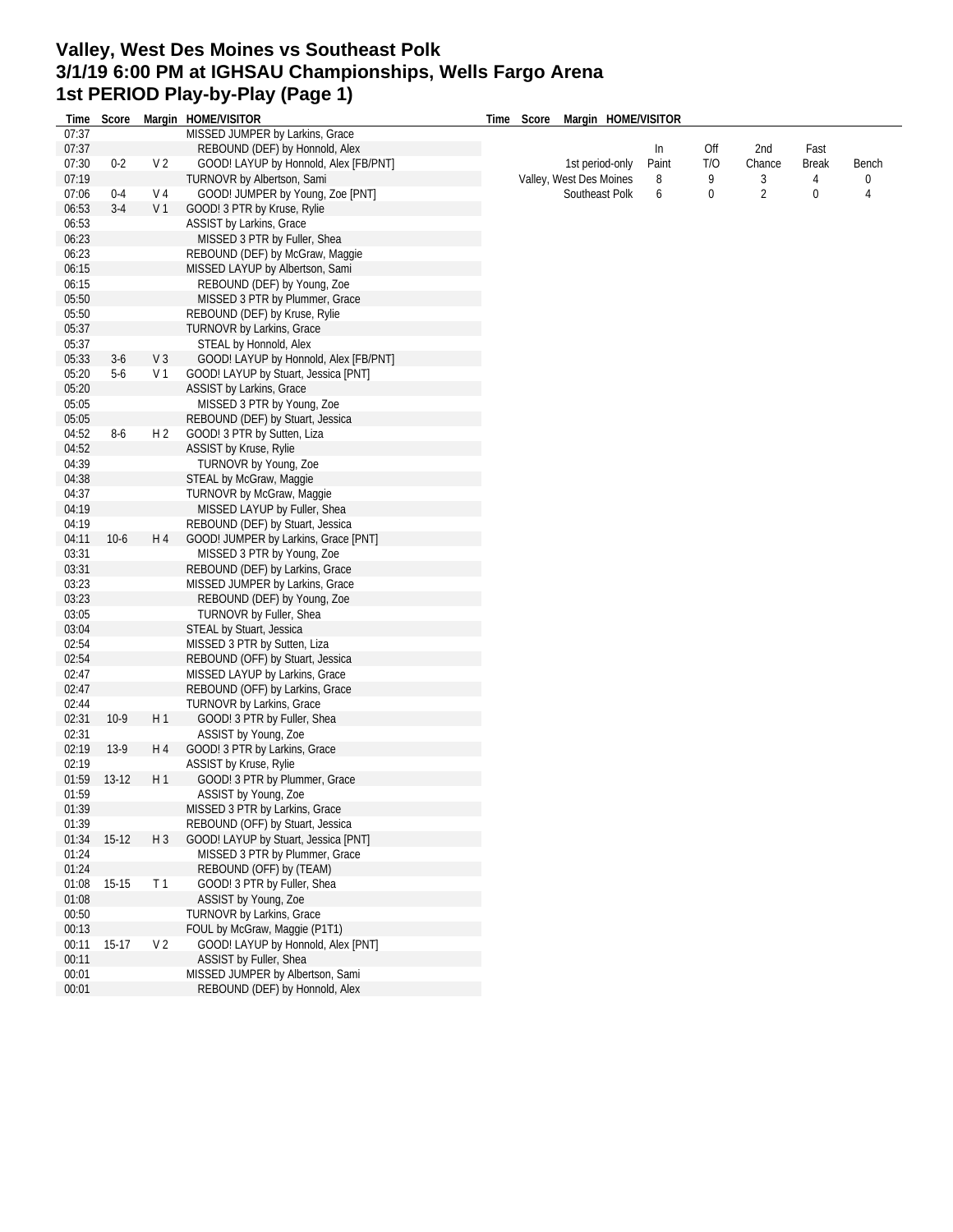## **Valley, West Des Moines vs Southeast Polk 3/1/19 6:00 PM at IGHSAU Championships, Wells Fargo Arena 2nd PERIOD Play-by-Play (Page 1)**

|       |           |                | Margin HOME/VISITOR                    |  | Time Score Margin HOME/VISITOR |                |     |                |              |             |
|-------|-----------|----------------|----------------------------------------|--|--------------------------------|----------------|-----|----------------|--------------|-------------|
| Time  | Score     |                |                                        |  |                                |                |     |                |              |             |
| 07:47 | 18-17     | H1             | GOOD! 3 PTR by Kruse, Rylie            |  |                                |                |     |                |              |             |
| 07:47 |           |                | ASSIST by Albertson, Sami              |  |                                | ln             | Off | 2nd            | Fast         |             |
| 07:24 |           |                | MISSED 3 PTR by Young, Zoe             |  | 2nd period-only                | Paint          | T/O | Chance         | <b>Break</b> | Bench       |
| 07:24 |           |                | REBOUND (OFF) by Fuller, Shea          |  | Valley, West Des Moines        | $\overline{2}$ | 0   | 3              | 0            | 0           |
| 07:15 | 18-20     | V <sub>2</sub> | GOOD! 3 PTR by Fuller, Shea            |  | Southeast Polk                 | 4              | 2   | $\overline{2}$ | 2            | $\mathbf 0$ |
| 07:11 |           |                | TIMEOUT 30sec                          |  |                                |                |     |                |              |             |
| 06:56 |           |                | MISSED LAYUP by Albertson, Sami        |  |                                |                |     |                |              |             |
| 06:56 |           |                | BLOCK by Young, Zoe                    |  |                                |                |     |                |              |             |
| 06:54 |           |                | REBOUND (DEF) by (TEAM)                |  |                                |                |     |                |              |             |
| 06:30 | 18-22     | V <sub>4</sub> | GOOD! JUMPER by Chappell, Hayley       |  |                                |                |     |                |              |             |
| 06:18 |           |                | MISSED LAYUP by Albertson, Sami        |  |                                |                |     |                |              |             |
| 06:18 |           |                | REBOUND (DEF) by Young, Zoe            |  |                                |                |     |                |              |             |
| 06:11 | 18-25     | V 7            | GOOD! 3 PTR by Fuller, Shea            |  |                                |                |     |                |              |             |
| 06:11 |           |                | ASSIST by Young, Zoe                   |  |                                |                |     |                |              |             |
| 05:50 |           |                | MISSED JUMPER by Larkins, Grace        |  |                                |                |     |                |              |             |
| 05:50 |           |                | REBOUND (DEF) by Fuller, Shea          |  |                                |                |     |                |              |             |
| 05:26 |           |                | MISSED JUMPER by Young, Zoe            |  |                                |                |     |                |              |             |
| 05:26 |           |                | REBOUND (OFF) by Honnold, Alex         |  |                                |                |     |                |              |             |
| 05:23 |           |                | MISSED LAYUP by Honnold, Alex          |  |                                |                |     |                |              |             |
| 05:23 |           |                |                                        |  |                                |                |     |                |              |             |
| 05:13 |           |                | REBOUND (DEF) by McGraw, Maggie        |  |                                |                |     |                |              |             |
|       |           |                | FOUL by Fuller, Shea (P1T1)            |  |                                |                |     |                |              |             |
| 05:13 | 19-25     | V6             | GOOD! FT SHOT by McGraw, Maggie        |  |                                |                |     |                |              |             |
| 05:13 | $20 - 25$ | V 5            | GOOD! FT SHOT by McGraw, Maggie        |  |                                |                |     |                |              |             |
| 04:43 | $20 - 27$ | V 7            | GOOD! LAYUP by Young, Zoe [PNT]        |  |                                |                |     |                |              |             |
| 04:29 | $22 - 27$ | V <sub>5</sub> | GOOD! JUMPER by Larkins, Grace         |  |                                |                |     |                |              |             |
| 04:29 |           |                | ASSIST by Stuart, Jessica              |  |                                |                |     |                |              |             |
| 04:19 |           |                | MISSED 3 PTR by Fuller, Shea           |  |                                |                |     |                |              |             |
| 04:19 |           |                | REBOUND (DEF) by Stuart, Jessica       |  |                                |                |     |                |              |             |
| 04:09 | $25 - 27$ | V <sub>2</sub> | GOOD! 3 PTR by McGraw, Maggie          |  |                                |                |     |                |              |             |
| 04:09 |           |                | ASSIST by Sutten, Liza                 |  |                                |                |     |                |              |             |
| 03:51 |           |                | MISSED JUMPER by Young, Zoe            |  |                                |                |     |                |              |             |
| 03:51 |           |                | REBOUND (DEF) by Stuart, Jessica       |  |                                |                |     |                |              |             |
| 03:43 |           |                | MISSED 3 PTR by Larkins, Grace         |  |                                |                |     |                |              |             |
| 03:43 |           |                | REBOUND (OFF) by McGraw, Maggie        |  |                                |                |     |                |              |             |
| 03:27 | $27-27$   | T <sub>2</sub> | GOOD! LAYUP by Larkins, Grace [PNT]    |  |                                |                |     |                |              |             |
| 03:27 |           |                | FOUL by Young, Zoe (P1T2)              |  |                                |                |     |                |              |             |
| 03:27 |           |                | MISSED FT SHOT by Larkins, Grace       |  |                                |                |     |                |              |             |
| 03:27 |           |                | REBOUND (DEF) by Young, Zoe            |  |                                |                |     |                |              |             |
| 03:13 |           |                | MISSED 3 PTR by Young, Zoe             |  |                                |                |     |                |              |             |
| 03:13 |           |                | REBOUND (DEF) by Stuart, Jessica       |  |                                |                |     |                |              |             |
| 02:43 |           |                | MISSED 3 PTR by McGraw, Maggie         |  |                                |                |     |                |              |             |
| 02:43 |           |                | REBOUND (DEF) by Young, Zoe            |  |                                |                |     |                |              |             |
| 02:33 |           |                | FOUL by Larkins, Grace (P1T2)          |  |                                |                |     |                |              |             |
| 02:33 |           |                | TIMEOUT 30sec                          |  |                                |                |     |                |              |             |
|       |           |                |                                        |  |                                |                |     |                |              |             |
| 02:15 |           |                | FOUL by Stuart, Jessica (P1T3)         |  |                                |                |     |                |              |             |
| 02:14 |           |                | TURNOVR by Fuller, Shea                |  |                                |                |     |                |              |             |
| 02:13 |           |                | STEAL by Larkins, Grace                |  |                                |                |     |                |              |             |
| 02:10 | 29-27     | H 2            | GOOD! LAYUP by Larkins, Grace [FB/PNT] |  |                                |                |     |                |              |             |
| 01:52 |           |                | FOUL by McGraw, Maggie (P2T4)          |  |                                |                |     |                |              |             |
| 01:41 |           |                | MISSED JUMPER by Young, Zoe            |  |                                |                |     |                |              |             |
| 01:41 |           |                | REBOUND (DEF) by Sutten, Liza          |  |                                |                |     |                |              |             |
| 01:39 |           |                | FOUL by Young, Zoe (P2T3)              |  |                                |                |     |                |              |             |
| 01:18 |           |                | <b>TURNOVR by Stuart, Jessica</b>      |  |                                |                |     |                |              |             |
| 01:17 |           |                | STEAL by Honnold, Alex                 |  |                                |                |     |                |              |             |
| 00:57 |           |                | MISSED JUMPER by Fuller, Shea          |  |                                |                |     |                |              |             |
| 00:57 |           |                | REBOUND (DEF) by Sutten, Liza          |  |                                |                |     |                |              |             |
| 00:48 | $32 - 27$ | H 5            | GOOD! 3 PTR by Sutten, Liza            |  |                                |                |     |                |              |             |
| 00:48 |           |                | ASSIST by Larkins, Grace               |  |                                |                |     |                |              |             |
| 00:06 |           |                | MISSED 3 PTR by Plummer, Grace         |  |                                |                |     |                |              |             |
| 00:06 |           |                | REBOUND (DEF) by Albertson, Sami       |  |                                |                |     |                |              |             |
|       |           |                |                                        |  |                                |                |     |                |              |             |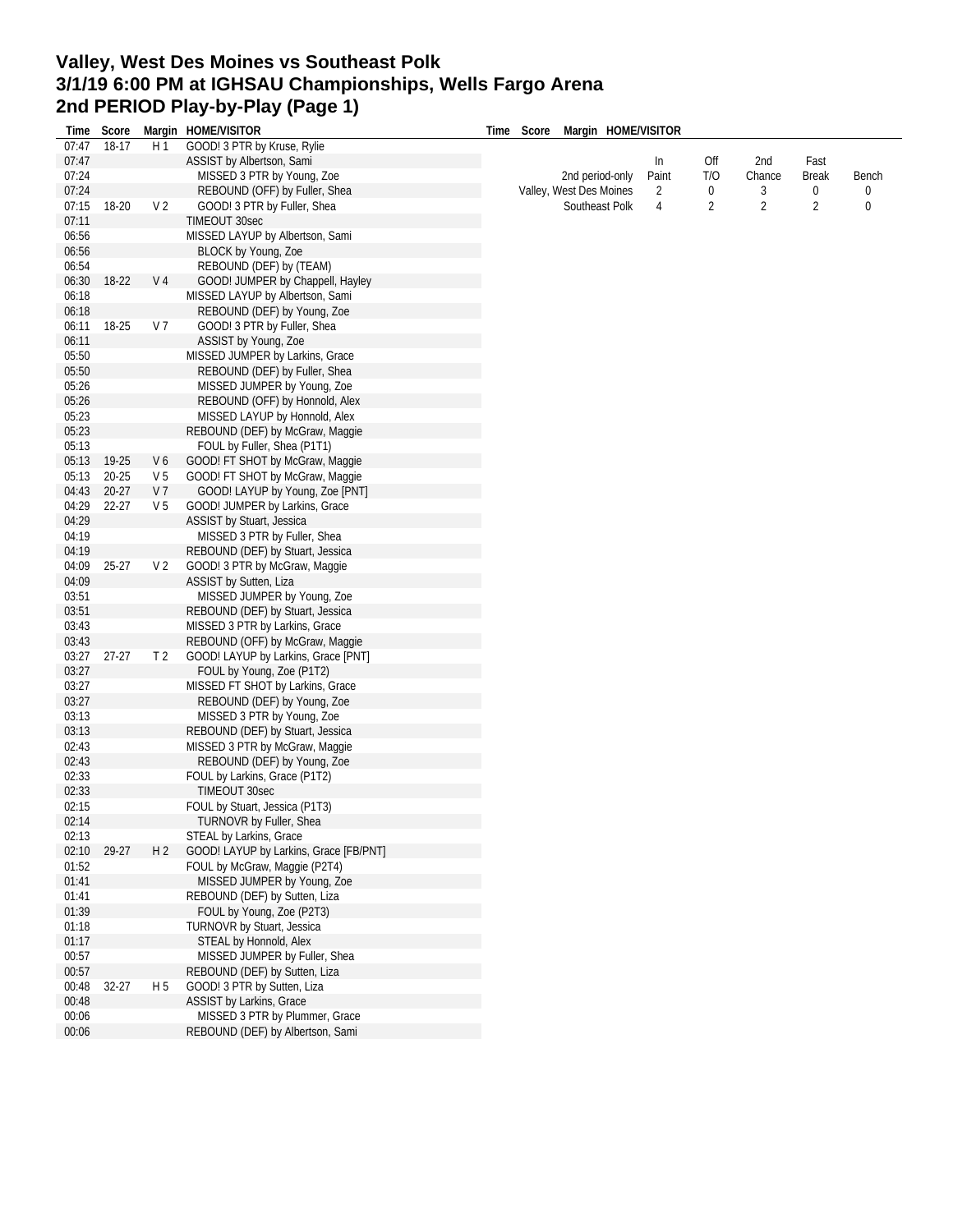## **Valley, West Des Moines vs Southeast Polk 3/1/19 6:00 PM at IGHSAU Championships, Wells Fargo Arena 3rd PERIOD Play-by-Play (Page 1)**

| Time  | Score |                | Margin HOME/VISITOR                  | Time | Score | Margin HOME/VISITOR     |       |     |        |                |                |
|-------|-------|----------------|--------------------------------------|------|-------|-------------------------|-------|-----|--------|----------------|----------------|
| 07:53 |       |                | TURNOVR by Sutten, Liza              |      |       |                         |       |     |        |                |                |
| 07:51 |       |                | STEAL by Honnold, Alex               |      |       |                         | In    | Off | 2nd    | Fast           |                |
| 07:48 | 32-29 | $H_3$          | GOOD! LAYUP by Fuller, Shea [FB/PNT] |      |       | 3rd period-only         | Paint | T/O | Chance | <b>Break</b>   | Bench          |
| 07:34 |       |                | MISSED LAYUP by Larkins, Grace       |      |       | Valley, West Des Moines | 12    | 4   | 2      | $\overline{2}$ | 0              |
| 07:34 |       |                | REBOUND (DEF) by Fuller, Shea        |      |       | Southeast Polk          | 8     | 0   | 0      | $\mathbf 0$    | $\overline{2}$ |
| 07:23 | 32-31 | H1             | GOOD! JUMPER by Honnold, Alex [PNT]  |      |       |                         |       |     |        |                |                |
| 07:23 |       |                | ASSIST by Fuller, Shea               |      |       |                         |       |     |        |                |                |
| 07:11 |       |                | MISSED LAYUP by Larkins, Grace       |      |       |                         |       |     |        |                |                |
| 07:11 |       |                | REBOUND (DEF) by Plummer, Grace      |      |       |                         |       |     |        |                |                |
| 06:58 | 32-34 | V <sub>2</sub> | GOOD! 3 PTR by Plummer, Grace        |      |       |                         |       |     |        |                |                |
| 06:58 |       |                | ASSIST by Young, Zoe                 |      |       |                         |       |     |        |                |                |
| 06:54 |       |                | TIMEOUT TEAM                         |      |       |                         |       |     |        |                |                |
| 06:41 | 35-34 | H 1            | GOOD! 3 PTR by Kruse, Rylie          |      |       |                         |       |     |        |                |                |
| 06:41 |       |                | ASSIST by Sutten, Liza               |      |       |                         |       |     |        |                |                |
| 06:22 | 35-36 | V 1            | GOOD! LAYUP by Young, Zoe [PNT]      |      |       |                         |       |     |        |                |                |
| 06:14 | 37-36 | H 1            | GOOD! LAYUP by Larkins, Grace [PNT]  |      |       |                         |       |     |        |                |                |
| 06:02 |       |                | FOUL by Kruse, Rylie (P1T1)          |      |       |                         |       |     |        |                |                |
| 06:02 | 37-37 | T <sub>3</sub> | GOOD! FT SHOT by Honnold, Alex       |      |       |                         |       |     |        |                |                |
| 06:02 |       |                | MISSED FT SHOT by Honnold, Alex      |      |       |                         |       |     |        |                |                |
| 06:02 |       |                | REBOUND (DEF) by McGraw, Maggie      |      |       |                         |       |     |        |                |                |
|       |       |                |                                      |      |       |                         |       |     |        |                |                |
| 05:51 | 39-37 | H <sub>2</sub> | GOOD! LAYUP by Larkins, Grace [PNT]  |      |       |                         |       |     |        |                |                |
| 05:29 |       |                | MISSED JUMPER by Young, Zoe          |      |       |                         |       |     |        |                |                |
| 05:29 |       |                | REBOUND (DEF) by McGraw, Maggie      |      |       |                         |       |     |        |                |                |
| 05:20 | 41-37 | H 4            | GOOD! LAYUP by Stuart, Jessica [PNT] |      |       |                         |       |     |        |                |                |
| 05:20 |       |                | ASSIST by McGraw, Maggie             |      |       |                         |       |     |        |                |                |
| 05:10 | 41-39 | H <sub>2</sub> | GOOD! LAYUP by Young, Zoe [PNT]      |      |       |                         |       |     |        |                |                |
| 05:09 |       |                | TIMEOUT TEAM                         |      |       |                         |       |     |        |                |                |
| 04:58 | 43-39 | H 4            | GOOD! JUMPER by McGraw, Maggie       |      |       |                         |       |     |        |                |                |
| 04:57 |       |                | FOUL by Chappell, Hayley (P1T1)      |      |       |                         |       |     |        |                |                |
| 04:57 |       |                | MISSED FT SHOT by McGraw, Maggie     |      |       |                         |       |     |        |                |                |
| 04:56 |       |                | REBOUND (DEF) by Plummer, Grace      |      |       |                         |       |     |        |                |                |
| 04:40 |       |                | MISSED LAYUP by Young, Zoe           |      |       |                         |       |     |        |                |                |
| 04:39 |       |                | REBOUND (OFF) by Young, Zoe          |      |       |                         |       |     |        |                |                |
| 04:30 | 43-41 | H <sub>2</sub> | GOOD! LAYUP by Young, Zoe [PNT]      |      |       |                         |       |     |        |                |                |
|       |       |                |                                      |      |       |                         |       |     |        |                |                |
| 04:20 |       |                | TURNOVR by Albertson, Sami           |      |       |                         |       |     |        |                |                |
| 03:58 |       |                | MISSED LAYUP by Plummer, Grace       |      |       |                         |       |     |        |                |                |
| 03:58 |       |                | REBOUND (DEF) by Kruse, Rylie        |      |       |                         |       |     |        |                |                |
| 03:51 | 45-41 | H 4            | GOOD! JUMPER by McGraw, Maggie       |      |       |                         |       |     |        |                |                |
| 03:39 | 45-43 | H <sub>2</sub> | GOOD! JUMPER by Young, Zoe [PNT]     |      |       |                         |       |     |        |                |                |
| 03:29 | 47-43 | H 4            | GOOD! LAYUP by Larkins, Grace [PNT]  |      |       |                         |       |     |        |                |                |
| 03:20 | 47-46 | H 1            | GOOD! 3 PTR by Plummer, Grace        |      |       |                         |       |     |        |                |                |
| 03:20 |       |                | ASSIST by Young, Zoe                 |      |       |                         |       |     |        |                |                |
| 03:10 |       |                | MISSED LAYUP by Larkins, Grace       |      |       |                         |       |     |        |                |                |
| 03:10 |       |                | REBOUND (OFF) by Stuart, Jessica     |      |       |                         |       |     |        |                |                |
| 02:52 |       |                | <b>TURNOVR by Stuart, Jessica</b>    |      |       |                         |       |     |        |                |                |
| 02:32 |       |                | FOUL by McGraw, Maggie (P3T2)        |      |       |                         |       |     |        |                |                |
| 02:32 | 47-47 | T 4            | GOOD! FT SHOT by Young, Zoe          |      |       |                         |       |     |        |                |                |
| 02:32 | 47-48 | V <sub>1</sub> | GOOD! FT SHOT by Young, Zoe          |      |       |                         |       |     |        |                |                |
| 02:11 | 50-48 | H <sub>2</sub> | GOOD! 3 PTR by Sutten, Liza          |      |       |                         |       |     |        |                |                |
| 02:11 |       |                | ASSIST by Larkins, Grace             |      |       |                         |       |     |        |                |                |
| 01:49 |       |                | MISSED LAYUP by Honnold, Alex        |      |       |                         |       |     |        |                |                |
| 01:49 |       |                | REBOUND (OFF) by (TEAM)              |      |       |                         |       |     |        |                |                |
| 01:39 |       |                | MISSED JUMPER by Fuller, Shea        |      |       |                         |       |     |        |                |                |
|       |       |                |                                      |      |       |                         |       |     |        |                |                |
| 01:39 |       |                | REBOUND (DEF) by Stuart, Jessica     |      |       |                         |       |     |        |                |                |
| 01:36 |       |                | FOUL by Fuller, Shea (P2T2)          |      |       |                         |       |     |        |                |                |
| 01:02 |       |                | TURNOVR by Sutten, Liza              |      |       |                         |       |     |        |                |                |
| 01:01 |       |                | STEAL by Honnold, Alex               |      |       |                         |       |     |        |                |                |
| 00:58 |       |                | FOUL by Stuart, Jessica (P2T3)       |      |       |                         |       |     |        |                |                |
| 00:24 |       |                | MISSED JUMPER by Chappell, Hayley    |      |       |                         |       |     |        |                |                |
| 00:24 |       |                | REBOUND (DEF) by Sutten, Liza        |      |       |                         |       |     |        |                |                |
| 00:01 |       |                | MISSED LAYUP by Larkins, Grace       |      |       |                         |       |     |        |                |                |
| 00:01 |       |                | BLOCK by Young, Zoe                  |      |       |                         |       |     |        |                |                |
| 00:01 |       |                | REBOUND (OFF) by (TEAM)              |      |       |                         |       |     |        |                |                |
| 00:01 |       |                | MISSED 3 PTR by Kruse, Rylie         |      |       |                         |       |     |        |                |                |
| 00:01 |       |                | REBOUND (DEF) by (DEADBALL)          |      |       |                         |       |     |        |                |                |